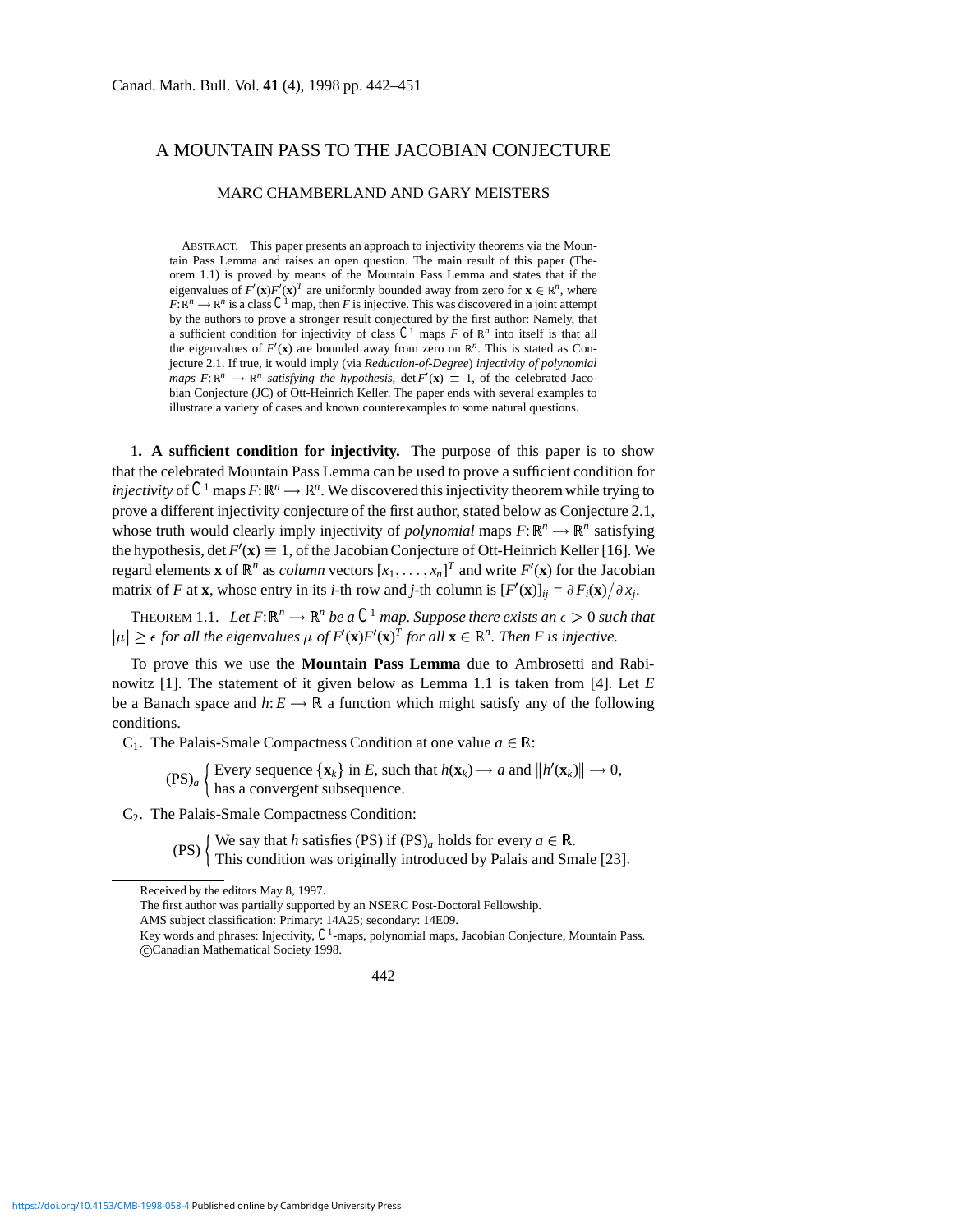C3. The Mountain Pass Condition:

(MP)  $\int$  $\int$  $\vert$ There is an open neighborhood *U* of **0** and some point  $\mathbf{x}_0 \notin \overline{U}$ such that  $\max\{h(\mathbf{0}), h(\mathbf{x}_0)\} < m := \inf\{h(\mathbf{x}) : \mathbf{x} \in \partial U\}.$ Let *A* denote the family of all continuous paths  $g: [0, 1] \rightarrow E$ joining  $\mathbf{0}$  to  $\mathbf{x}_0$ , and put  $c := \inf_{g \in A} \max_{t \in [0,1]} h(g(t))$ . Clearly  $c \geq m$ .

LEMMA 1.1 (THE STANDARD MPL). Let  $h: E \longrightarrow \mathbb{R}$  be a  $C^1$  function satisfying (MP). *Then there exists a sequence*  $\{x_k\}$  *in E such that* 

$$
h(\mathbf{x}_k) \rightarrow c
$$
 and  $||h'(\mathbf{x}_k)|| \rightarrow 0$ .

*If h also satisfies* (PS)*<sup>c</sup> with c defined as in* (MP)*, then c is a* critical value *of h: That is, for some*  $\mathbf{x}_c \in E$ *, h*( $\mathbf{x}_c$ ) = *c* and h'( $\mathbf{x}_c$ ) =  $\mathbf{0}^T = (0, \ldots, 0)$ *.* 

For more about Critical Point Theory and the Mountain Pass Lemma see [1, 4, 23, 26, 28] and the references cited there. To prove Theorem 1.1 we apply the Mountain Pass Lemma 1.1, in the finite-dimensional real Banach space  $E = \mathbb{R}^n$ , to an appropriately defined real-valued function  $h: \mathbb{R}^n \to \mathbb{R}$  associated with the given  $C^1$  mapping *F*:  $\mathbb{R}^n \longrightarrow \mathbb{R}^n$ .

The 1-dimensional example  $F(x) = \arctan(x)$  suffices to show that the condition in Theorem 1.1 is *not necessary* for the injectivity of *F*.

## 2**. Proof of Theorem 1.1 and an open question.**

THE PROOF. If *F* is not injective, then  $F(\mathbf{x}_1) = F(\mathbf{x}_2)$  for two distinct vectors  $\mathbf{x}_1$ ,  $\mathbf{x}_2 \in \mathbb{R}^n$ . Let  $G(\mathbf{x}) := F(\mathbf{x} + \mathbf{x}_1) - F(\mathbf{x}_1)$ ,  $\mathbf{x}_0 = \mathbf{x}_2 - \mathbf{x}_1$ , and  $h(\mathbf{x}) := \frac{1}{2}G(\mathbf{x})^T G(\mathbf{x})$ . Then *h* is real-valued on  $\mathbb{R}^n$  and  $h(\mathbf{0}) = h(\mathbf{x}_0) = 0$ . Since  $h'(\mathbf{x}) = G(\mathbf{x})^T G'(\mathbf{x})$ , and  $G'(\mathbf{x})$  is invertible for all  $\mathbf{x} \in \mathbb{R}^n$ , every point  $\mathbf{x}_c$  at which  $h'(\mathbf{x}_c) = \mathbf{0}^T$  must satisfy  $G(\mathbf{x}_c) = \mathbf{0}$ , and so also  $h(\mathbf{x}_c) = 0$ . Furthermore,  $\mathbf{x} = \mathbf{0}$  *is an isolated zero of h*. To see this we argue as follows. By applying the Classical Mean Value Theorem,  $f(1) - f(0) = f'(\theta)$  for some  $0 < \theta < 1$ , to  $f(t) := G_i(t\mathbf{x})$  for each component  $G_i(\mathbf{x})$  of  $G(\mathbf{x})$  and each nonzero  $\mathbf{x} \in \mathbb{R}^n$ , we obtain

(1) 
$$
G_i(\mathbf{x}) = G'_i(\theta_i(\mathbf{x})\mathbf{x})\mathbf{x} \text{ where } 0 < \theta_i(\mathbf{x}) < 1 \text{ for } i = 1, ..., n.
$$

Then the  $n \times n$  matrix  $A(\mathbf{x})$ , defined by  $A(\mathbf{0}) = G'(\mathbf{0})$  and

(2) 
$$
A(\mathbf{x}) = \begin{pmatrix} G_1'(\theta_1(\mathbf{x})\mathbf{x}) \\ \vdots \\ G_n'(\theta_n(\mathbf{x})\mathbf{x}) \end{pmatrix} \text{ when } \mathbf{x} \neq \mathbf{0},
$$

satisfies the equation

(3) 
$$
G(\mathbf{x}) = A(\mathbf{x})\mathbf{x} \text{ for all } \mathbf{x} \in \mathbb{R}^n.
$$

Now define  $B: \mathbb{R}^n \times \cdot \cdot^n \cdot \times \mathbb{R}^n \longrightarrow M_{n \times n}(\mathbb{R})$  by

(4) 
$$
B(\mathbf{x}_1,\ldots,\mathbf{x}_n)=\begin{pmatrix} G'_1(\mathbf{x}_1) \\ \vdots \\ G'_n(\mathbf{x}_n) \end{pmatrix}.
$$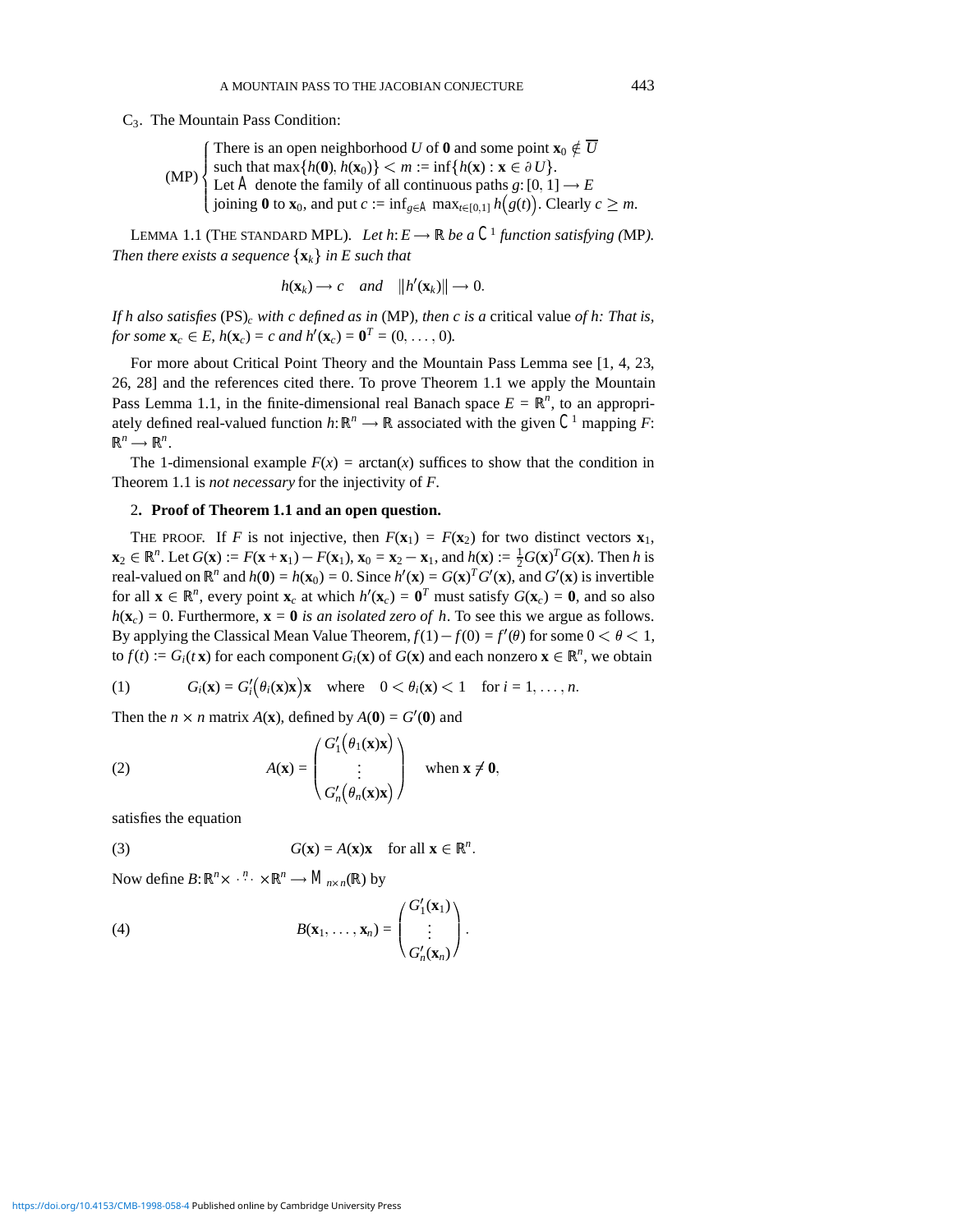Then *B* is continuous,  $B(\mathbf{x}, \dots, \mathbf{x}) = G'(\mathbf{x})$ , and  $B(\theta_1(\mathbf{x})\mathbf{x}, \dots, \theta_n(\mathbf{x})\mathbf{x}) = A(\mathbf{x})$ . Since

(5) 
$$
\det B(0,\ldots,0) = \det G'(0) \neq 0,
$$

there exists a real number  $r > 0$  such that det  $B(\mathbf{x}_1, \dots, \mathbf{x}_n) \neq 0$  when  $\sum_{i=1}^n ||\mathbf{x}_i||^2 \leq r^2$ . Therefore, det $A(\mathbf{x}) \neq 0$  if  $\|\mathbf{x}\|^2 \leq r^2/n$ . So, by (3)  $G(\mathbf{x}) = \mathbf{0}$  inside the ball  $\|\mathbf{x}\| \leq r/\sqrt{n}$ only at  $\mathbf{x} = \mathbf{0}$ , which is thus *an isolated zero of h*(**x**). Also  $\|\mathbf{x}_0\| > r/\sqrt{n}$  since  $G(\mathbf{x}_0) = \mathbf{0}$ .

Thus the function  $h(\mathbf{x}) := \frac{1}{2} G(\mathbf{x})^T G(\mathbf{x})$  satisfies the Mountain Pass Condition (MP), with  $U = \{ \mathbf{x} \in \mathbb{R}^n : ||\mathbf{x}|| < r/\sqrt{n} \}$ ,  $m = \min\{h(\mathbf{x}) : ||\mathbf{x}|| = r/\sqrt{n} \}$ , and  $\mathbf{x}_0 = \mathbf{x}_2 - \mathbf{x}_1$ . The infimum *m* is positive because the sphere  $S_{r/\sqrt{n}} = {\mathbf{x} \in \mathbb{R}^n : ||\mathbf{x}|| = r/\sqrt{n}} = \partial U$ is compact, *h* is continuous, and *h* is not zero on  $S_{r/\sqrt{n}}$ . Now the *c* in (MP) cannot be a critical value of *h* because if  $h'(\mathbf{x}_c) = \mathbf{0}^T$  then, as we noted above,  $h(\mathbf{x}_c) = 0$  too; so we would obtain the contradiction  $0 < m \le c = h(\mathbf{x}_c) = 0$ . Thus, by Lemma 1.1, the compactness condition  $(PS)_c$  does not hold for our function  $h(\mathbf{x}) := \frac{1}{2}G(\mathbf{x})^T G(\mathbf{x})$ . Therefore there is a sequence  $\{x_k\} \in \mathbb{R}^n$  such that

- (i)  $\lim_{k\to\infty} ||\mathbf{x}_k|| = \infty;$
- (i)  $\lim_{k \to \infty} ||\mathbf{x}_k|| = \infty$ ,<br>(ii)  $\lim_{k \to \infty} h(\mathbf{x}_k) = c \ge m > 0$ ; *i.e.*,  $\lim_{k \to \infty} ||G(\mathbf{x}_k)|| = \sqrt{2c} > 0$ ; and
- (iii)  $\lim_{k \to \infty} h'(\mathbf{x}_k) = \lim_{k \to \infty} G(\mathbf{x}_k)^T G'(\mathbf{x}_k) = \mathbf{0}^T$ .

If  $\mu_1$  denotes the *minimum eigenvalue* of a hermitian matrix *A*, one has the well-known inequality  $\mu_1 = \inf_{\mathbf{v} \neq 0} (\mathbf{y}^T A \mathbf{y})/(\mathbf{y}^T \mathbf{y})$ . That is, the minimum eigenvalue of a symmetric matrix *A* is the infimum of the *Rayleigh Quotient*  $\rho(\mathbf{y}) := (\mathbf{y}^T A \mathbf{y})/(\mathbf{y}^T \mathbf{y})$ . See [22]. Applying this with  $y = G(x)$  and  $A = G'(x)G'(x)^T$  (a positive definite hermitian matrix), we obtain at  $\mathbf{x} = \mathbf{x}_k$  for all  $k \geq 1$ ,

(6) 
$$
0 < \mu_1(\mathbf{x}_k) \leq G(\mathbf{x}_k)^T G'(\mathbf{x}_k) G'(\mathbf{x}_k)^T G(\mathbf{x}_k) / G(\mathbf{x}_k)^T G(\mathbf{x}_k), \text{ for } G(\mathbf{x}_k) \neq \mathbf{0}.
$$

Since the numerator  $\|G'(\mathbf{x}_k)^T G(\mathbf{x}_k)\|^2$  in the right-hand-side of (6) tends to 0 by (iii) while the denominator tends to  $2c > 0$  by (ii), we obtain  $\mu_1(\mathbf{x}_k) \rightarrow 0$ . Since this contradicts the hypothesis of Theorem 1.1 that *all eigenvalues of*  $F'(\mathbf{x})F'(\mathbf{x})^T$  are bounded away from *zero*, it follows that *F* must be injective. This completes the proof of Theorem 1.1.

Compare the statement of Theorem 1.1 with that of the following open conjecture.

CONJECTURE 2.1. Let  $F: \mathbb{R}^n \to \mathbb{R}^n$  be a  $C^1$  map. Suppose there exists an  $\epsilon > 0$  such *that*  $|\lambda| \ge \epsilon$  *for all the eigenvalues*  $\lambda$  *of*  $F'(\mathbf{x})$  *for all*  $\mathbf{x} \in \mathbb{R}^n$ *. Then* F *is injective.* 

The example  $F(x) = \arctan(x)$ , mentioned after Theorem 1.1, also shows that the condition in Conjecture 2.1 is *not necessary* for the injectivity of *F*. In order for the argument used in the proof of Theorem 1.1 to prove Conjecture 2.1, we would need to show that  $\lim_{k\to\infty} \lambda_1(\mathbf{x}_k) = 0$ , where

 $\lambda_1(\mathbf{x}_k) := \min \{ |\lambda| : \lambda \text{ an eigenvalue of } G'(\mathbf{x}_k) \}.$ 

However,  $\mu_1 \rightarrow 0$  does *not* imply that  $\lambda_1 \rightarrow 0$ , as the following example on  $\mathbb{R}^2$  shows. Let  $(u, v) = F(x, y) = (ax - y^3, by)$ ,  $ab \neq 0$ . This is a polyomorphism of  $\mathbb{R}^2$  whose Jacobian matrix  $F'(x, y)$  has eigenvalues  $\{a, b\}$  (hence bounded away from zero); but,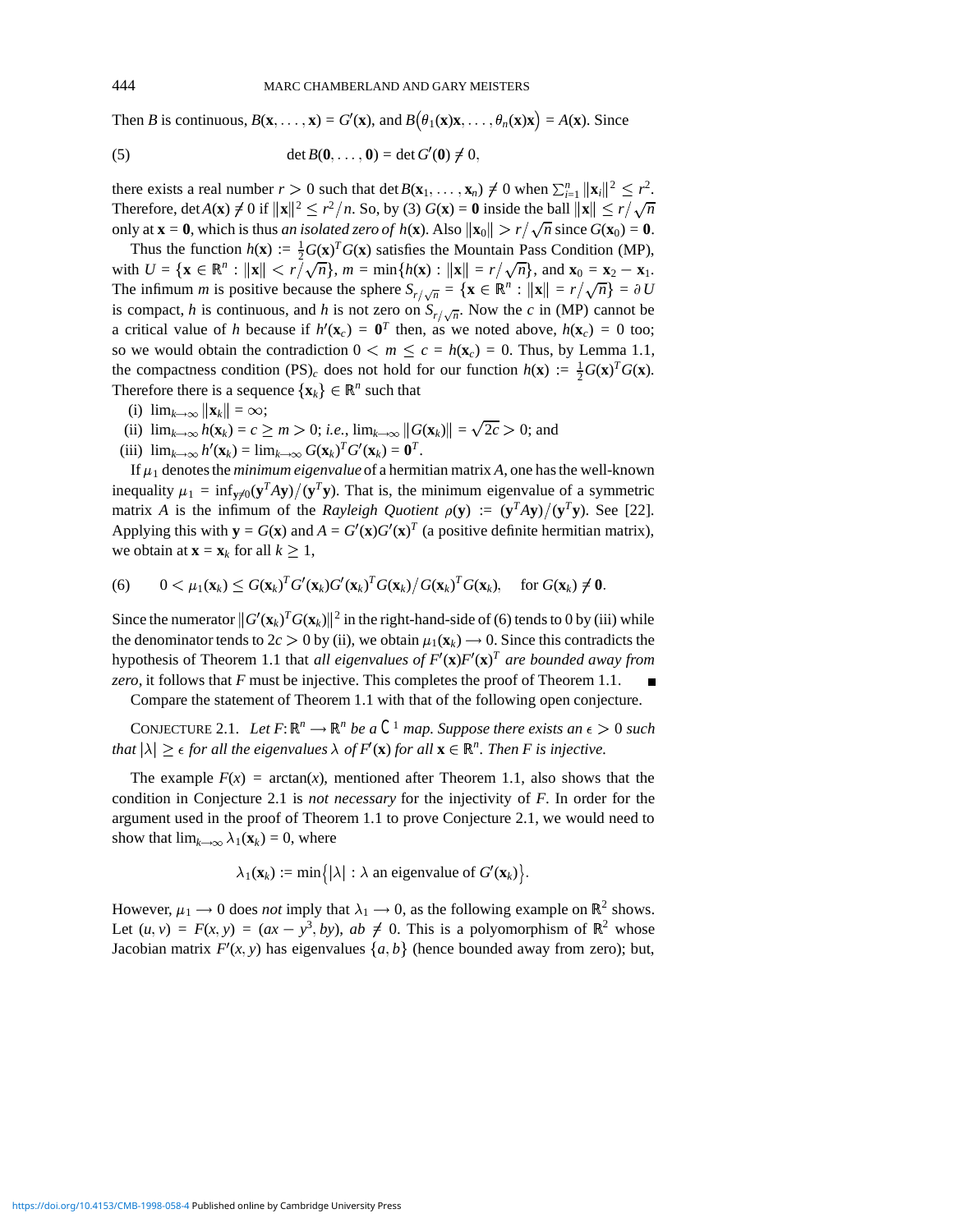nevertheless, the minimum eigenvalue  $\mu_1$  of the positive definite symmetric matrix  $F'(x, y)F'(x, y)^T$  *does tend to zero* as  $y \to \infty$ . Thus  $\mu_1 \to 0$  does *not* imply that  $\lambda_1 \to 0$ ; so no contradiction.

*Why should the eigenvalue of G'*( $\mathbf{x}_k$ ) *with minimum absolute value*  $|\lambda(\mathbf{x}_k)|$  *go to zero as*  $k \to \infty$ ? Of course there is the well-known inequality  $|\lambda(\mathbf{x}_k)| < ||G'(\mathbf{x}_k)||$ ; *but there is no reason to believe that*  $||G'(\mathbf{x}_k)|| \to 0$  *as k*  $\to \infty$ . However, one might think that we could apply the above mentioned Rayleigh Quotient idea to the (nonsymmetric) matrix  $A = G'(\mathbf{x}_k)$  because (at that point in the proof) we know by (iii) that  $\lim_{k\to\infty} h'(\mathbf{x}_k) = \lim_{k\to\infty} G(\mathbf{x}_k)^T G'(\mathbf{x}_k) = \mathbf{0}^T$ , so that

(7) 
$$
\lim_{k\to\infty} G(\mathbf{x}_k)^T G'(\mathbf{x}_k) G(\mathbf{x}_k) / G(\mathbf{x}_k)^T G(\mathbf{x}_k) = 0.
$$

But this Rayleigh Quotient for  $G'(\mathbf{x}_k)$  *does not majorize*  $\lambda_1(\mathbf{x}_k)$ , as can be seen for the example  $F(x, y) = (ax - y^3, by)$ , with  $ab \neq 0$ , so no contradiction arises.

It is interesting to compare our Theorem 1.1 with the [1906] *Theorem of Hadamard* on the global injectivity of proper maps [14]: A  $C^1$  map  $f: \mathbb{R}^n \to \mathbb{R}^n$  is a diffeomorphism if and only if *f* is proper and the Jacobian determinant of *f*, det  $f'(\mathbf{x})$ , never vanishes. Recall [see, *e.g.*, Bourbaki's *General Topology* Part 1, Chapter I, Section 10] that a continuous map *f* is said to be *proper* if  $f^{-1}(K)$  is compact whenever K is compact; and a continuous map from  $\mathbb{R}^n$  to  $\mathbb{R}^n$  is proper if and only if  $\|\mathbf{x}\| \to \infty$  implies  $\|f(\mathbf{x})\| \to \infty$ . Thus a proper map satisfies (PS). The proof of Theorem 1.1 essentially argues that, supposing *f* is not injective, the condition (PS) is violated, which leads to the contradiction.

Note that the eigenvalue-hypothesis of Theorem 1.1 can be expressed in another way. For real square matrices *A* and *B*,  $||A||^2 = ||A^T A|| = r(A^T A)$ , the spectral radius of  $A^T A$ ; and the eigenvalues of *B* and  $B^{-1}$  are reciprocals of each other. Also det $AA^{T} = (\text{det }A)^{2}$ so the product of the eigenvalues of *AA<sup>T</sup>* is the square of the product of the eigenvalues of *A*. Thus the eigenvalues of  $F'(\mathbf{x})F'(\mathbf{x})^T$  are bounded from zero on  $\mathbb{R}^n$  if and only if det  $F'(x)$  never vanishes on  $\mathbb{R}^n$  and  $\|F'(\mathbf{x})^{-1}\|$  is bounded on  $\mathbb{R}^n$ . From this one can see that our Theorem 1.1 is related to results in the papers of Plastock [25], Rabier [27], and Smyth and Xavier [31].

3**. The Jacobian Conjecture.** Let *k* be a field of characteristic zero, and *k<sup>n</sup>* the vector space over *k* of column *n*-tuples of elements of *k*. Call  $F: k^n \to k^n$  a polynomial map if each of its components  $F_i(\mathbf{x})$  belongs to the polynomial ring  $k^{[n]} = k[\mathbf{x}] = k[x_1, x_2, \dots, x_n]$ ; a *Keller map* if also det  $F'(\mathbf{x}) \equiv$  constant  $\neq$  0; and a *polyomorphism* if, in addition, *F* is bijective with polynomial inverse. *The Jacobian Conjecture*, expressed in this terminology, is that the following question, raised in 1939 by Ott-Heinrich Keller [16], has an affirmative answer.

CONJECTURE 3.1 (*k*-JC). Is every Keller map of *k<sup>n</sup>* a polyomorphism of *k<sup>n</sup>*?

For the exact form and context of Keller's original question see [16]; and for more general versions and a survey of its history and many other references see [2, 12, 17, 18, 19, 20, 21, 32].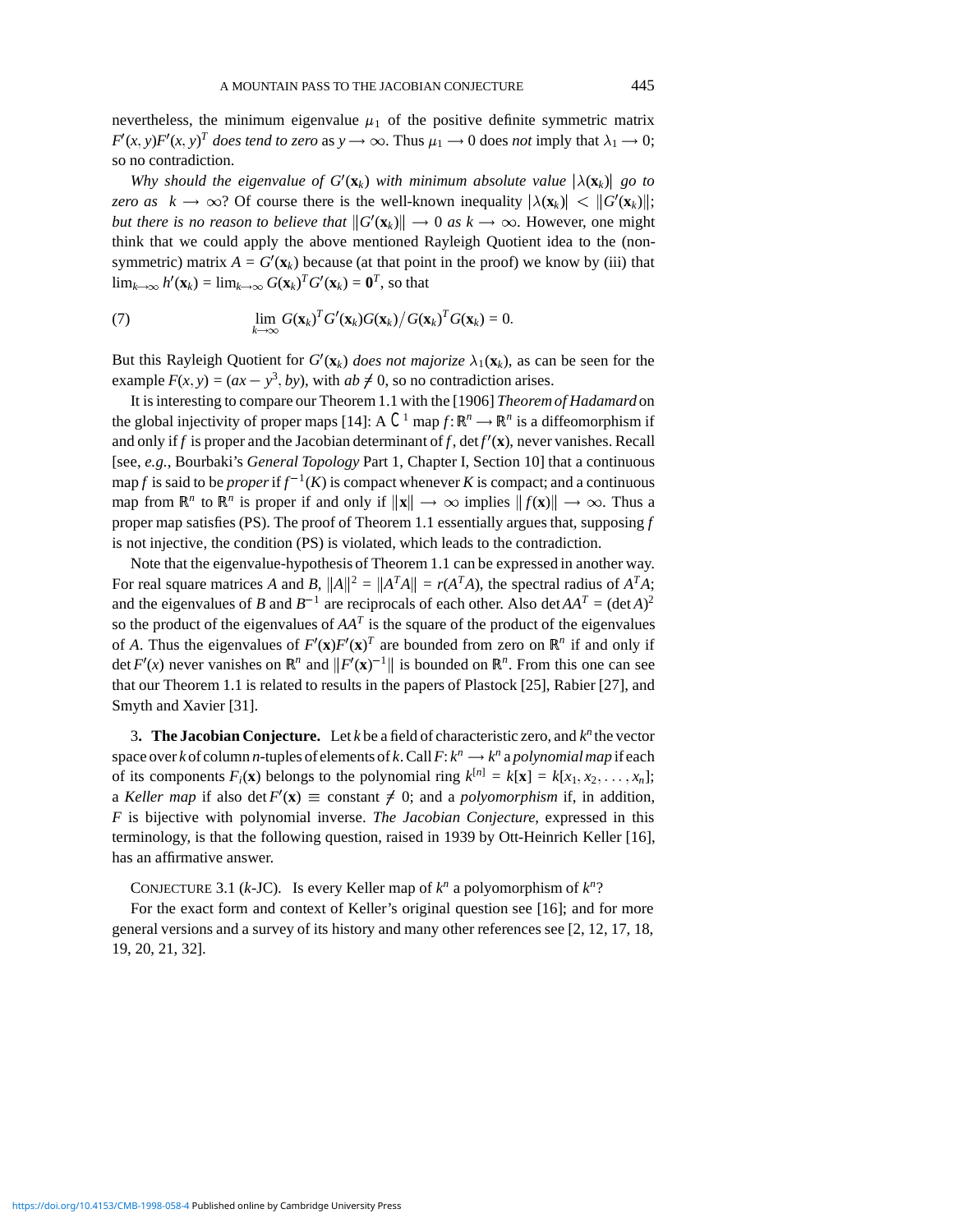In this paper, we are only concerned with the two cases:  $k = \mathbb{R}$  and  $k = \mathbb{C}$ . In all that follows in this paper, we may (and do) assume without loss of generality that Keller maps are normalized to satisfy  $\det F'(\mathbf{x}) \equiv 1$ . Proofs of R-JC and of C-JC can be based on the following two reductions, which are independent of each other. First, for C-JC it suffices to prove *injectivity* [3, 30]:

REDUCTION 3.1 (INJECTIVITY SUFFICES). *Injective polynomial maps of*  $\mathbb{R}^n$  *or*  $\mathbb{C}^n$  *into itself are surjective. Bijective polynomial maps of* C*<sup>n</sup> into itself have polynomial inverses.*

Using this reduction, it follows immediately from the elementary mean-value formula

$$
F(\mathbf{x}) - F(\mathbf{y}) = F'\left(\frac{\mathbf{x} + \mathbf{y}}{2}\right)(\mathbf{x} - \mathbf{y})
$$

for polynomial maps  $F: k^n \to k^n$  of *degree two*, that (1) C-JC is true in all dimensions for all polynomial maps of *degree two*; and (2) all *quadratic* polynomial maps of R*<sup>n</sup>* into itself with nonvanishing Jacobians are bijective. (Pinchuk's counterexample [24] has degree 25.)

The second reduction [2, 33] is called *reduction of degree* and states that *by increasing dimension (the number of variables) it is possible to reduce the degree of the polynomial map F to three with no term of degree two.* We may also assume  $F(0) = 0$  and  $F'(0) = I$ .

REDUCTION 3.2 (REDUCTION OF DEGREE). *Keller maps*  $F: k^n \rightarrow k^n$ *, of every degree and in every dimension n, are injective if and only if, in every dimension n, Keller maps of the special "cubic-homogeneous" form*  $F(\mathbf{x}) = \mathbf{x} - H(\mathbf{x})$ , where  $H(t\mathbf{x}) = t^3 H(\mathbf{x})$  for all  $t \in k$  and for all  $\mathbf{x} \in k^n$ , are also injective. For these, Keller's condition det  $F'(\mathbf{x}) \equiv 1$  is *equivalent to the condition that the Jacobian matrix*  $H'(\mathbf{x})$  *is nilpotent*  $\forall \mathbf{x} \in k^n$ *: Indeed, if* det  $(I - H'(x)) \equiv 1$ , then,  $\forall \lambda > 0$ , det  $(\lambda I - H'(x)) \equiv \lambda^n \det(I - H'(x/\sqrt{\lambda})) \equiv \lambda^n$ ; so the characteristic polynomial of  $H'(\mathbf{x})$  is  $\lambda^n$ , and  $H'(\mathbf{x})^n \equiv O$  by the Cayley-Hamilton *Theorem. Consideration of the minimum polynomial of H*<sup>0</sup> (**x**) *gets the converse.*

4. Keller maps on  $\mathbb{R}^n$  and  $\mathbb{C}^n$ . What would the truth of Conjecture 2.1 entail for polynomial maps of  $\mathbb{R}^n$  and  $\mathbb{C}^n$ ?

THEOREM 4.1. *Truth of Conjecture 2.1 implies Keller maps of* R*<sup>n</sup> are injective.*

PROOF. By the Reduction Theorem 3.2 it suffices to prove that Keller maps of the special "cubic-homogeneous" form  $F(\mathbf{x}) = \mathbf{x} - H(\mathbf{x})$ , where  $H(t\mathbf{x}) = t^3 H(\mathbf{x})$  for all  $t \in k$  and for all  $\mathbf{x} \in k^n$ , are injective in every dimension  $n \geq 2$ . But such maps, as noted, satisfy the condition that the Jacobian matrix  $H'(\mathbf{x})$  is *nilpotent* for every  $\mathbf{x}$  in  $k^n$ :  $H'(\mathbf{x})^n \equiv O$ . And it follows from this condition that all eigenvalues of  $F'(\mathbf{x}) = I - H'(\mathbf{x})$ are +1, because  $\forall \lambda < 1$ ,  $\det(F'(\mathbf{x}) - \lambda I) \equiv (1 - \lambda)^n \det(I - H'(\mathbf{x}/\sqrt{1 - \lambda})) \equiv (1 - \lambda)^n$ . So now by Conjecture 2.1 these cubic-homogeneous Keller maps are indeed injective.

Whether or not bijective Keller maps of R*<sup>n</sup>* have *polynomial* inverses remains to be seen.

THEOREM 4.2. *Truth of Conjecture 2.1 implies Keller maps of*  $\mathbb{C}^n$  *are polyomorphisms.*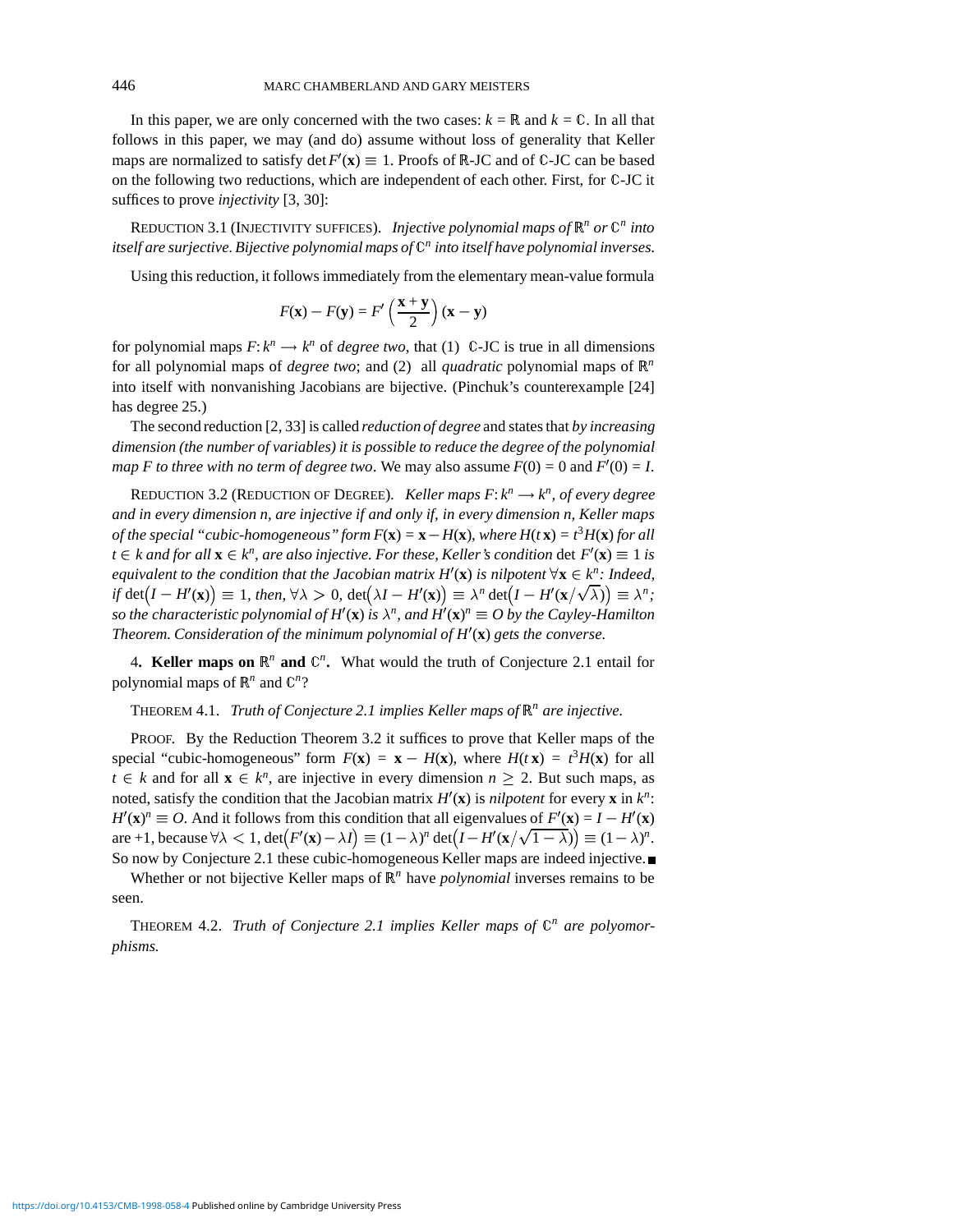PROOF. Let  $F = (F_1, \ldots, F_n): \mathbb{C}^n \to \mathbb{C}^n$  be a Keller map of  $\mathbb{C}^n$ . Define the associated real map  $\tilde{F}$ :  $\mathbb{R}^{2n} \to \mathbb{R}^{2n}$  defined by  $\tilde{F} = (\Re F_1, \Im F_1, \dots, \Re F_n, \Im F_n)$ . Now det  $\tilde{F}' = |\det F'|^2$ , so det  $\tilde{F}'$  is a nonzero constant if and only if det  $F'$  is a nonzero constant. Consequently  $\tilde{F}$ :  $\mathbb{R}^{2n} \to \mathbb{R}^{2n}$  is a Keller map of  $\mathbb{R}^{2n}$ , and hence injective by Theorem 4.1. But one easily sees that *F* is injective if and only if  $\tilde{F}$  is injective. It now follows from the Reduction Theorem 3.1 of Białynicki-Birula and Rosenlicht [3], recently given a more elementary proof by Rudin [30], that *F* is bijective with a polynomial inverse (*i.e.*, a polyomorphism).

Here are a few examples to illustrate the situation to date, as far as we know it.

#### 5**. Recent Polynomial Examples are Consistent with Conjecture 2.1.**

EXAMPLE 5.1. Cubic-homogeneous maps  $F(\mathbf{x}) := \mathbf{x} - H(\mathbf{x})$ , where  $H(t\mathbf{x}) = t^3 H(\mathbf{x})$ and  $H'(\mathbf{x})^n \equiv 0$ . All known examples of Keller maps of this type are polyomorphisms. The Jacobian Conjecture is true by virtue of the Reduction 3.2 iff no polymap of this type, in any dimension, fails to be injective. Each polymap of this form has all eigenvalues of its Jacobian matrix equal to +1, and thus satisfies the hypotheses of Conjecture 2.1.

EXAMPLE 5.2. Injective cubic-homogeneous maps need not be polynomially linearizable [10].

$$
F = (X_1 + X_4(X_3X_1 + X_4X_2), X_2 - X_3(X_3X_1 + X_4X_2), X_3 + X_4^3, X_4)^T.
$$

This example has the property that its dilations *sF* are *not polynomially linearizable*; but they are *analytically linearizable*. That is, there is an *s*-family  $\phi_s(\mathbf{x})$ , holomorphic in **x** but not polynomial in **x**, such that  $\phi_s \circ sF \circ \phi_s^{-1} = sX$  [9, 15].

EXAMPLE 5.3. Injective cubic-homogeneous maps need not be analytically linearizable [11].

$$
F = (X_1 + X_4(X_3X_1 + X_4X_2)^2, X_2 - X_3(X_3X_1 + X_4X_2)^2, X_3 + X_4^3, X_4)^T.
$$

Dilations *sF* of this map are *not even analytically linearizable*. But *sF* could perhaps be linearizable for some *s*-family of bijections  $\phi_s(\mathbf{x})$ .

EXAMPLE 5.4. A polynomial counterexample in  $\mathbb{R}^3$  to the Markus-Yamabe Conjecture [7].

$$
F = \left(-X_1 + X_3(X_1 + X_2X_3)^2, -X_2 - (X_1 + X_2X_3)^2, -X_3\right)^T.
$$

Zero is not a global attractor of the differential equation  $\dot{\mathbf{x}} = F(\mathbf{x})$  even though  $F(0) = 0$ , *F* is injective, and  $\forall$ **x**  $\in \mathbb{R}^3$  all eigenvalues of *F*<sup> $\prime$ </sup>(**x**) have negative real parts (all are -1). Nevertheless, the system  $\dot{\mathbf{x}} = F(\mathbf{x})$  has the solution  $\mathbf{x}(t) = (18e^t, -12e^{2t}, e^{-t}) \neq \mathbf{0}$ .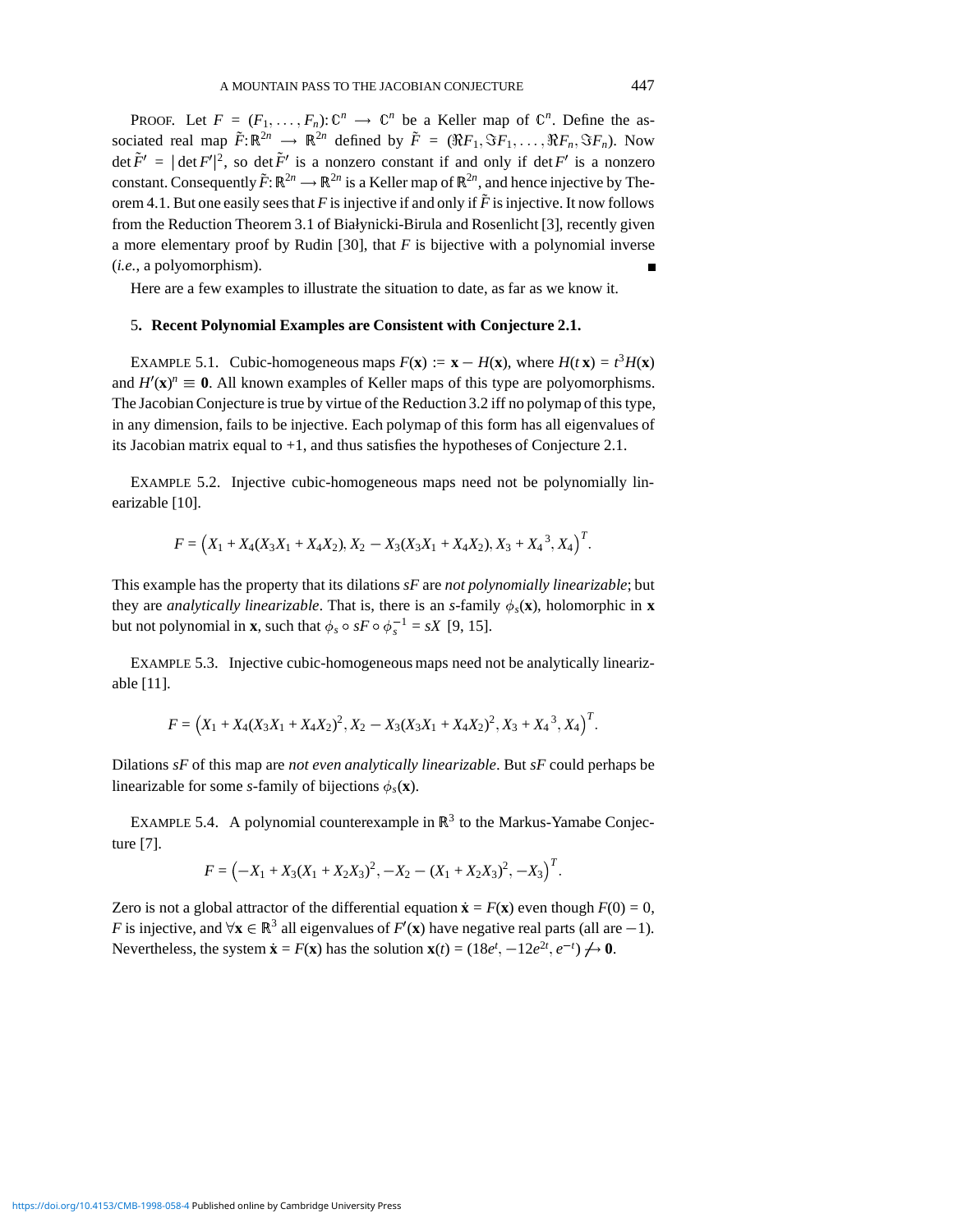#### 6**. Non-Injective Examples.**

EXAMPLE 6.1. *Pinchuk*'s polynomial map  $P: \mathbb{R}^2 \to \mathbb{R}^2$  satisfies det  $P'(\mathbf{x}) > 0$  for all  $\mathbf{x} \in \mathbb{R}^2$ , but is neither injective nor surjective: Indeed,  $P(1,0) = P(-1,-2) = (0,-1);$ and  $P(\mathbb{R}^2) = \mathbb{R}^2 \setminus \{$ two points}. Pinchuk's polymap  $P(\mathbf{x}) = P(x, y) = (p(x, y), q(x, y))$  is defined,  $\forall$ **x** =  $(x, y)^T$ , by the equations *t* := *xy* - 1, *h* := *t*(*xt* + 1), *f* :=  $(h + 1)(xt + 1)^2/x$ ,  $p(x, y) := f + h, Q := -t^2 - 6th(h+1), u := 170fh + 91h^2 + 195fh^2 + 69h^3 + 75h^3f + (75/4)h^4$  $q(x, y) := Q - u$ ; so det  $P'(x, y) = \frac{\partial (p, q)}{\partial (x, y)} = t^2 + (t + (13 + 15h)f)^2 + f^2$ . Therefore, along the curve  $xy = 1$ , we have  $t = 0$  so the Jacobian reduces to det  $P'(x, y) = 170y^2$ which clearly tends to zero as  $y \rightarrow 0$  and  $x \rightarrow \infty$ . Consequently, not both eigenvalues of  $P'(\mathbf{x})$  are bounded away from zero; so Pinchuk's non-injective polynomial map does not satisfy the hypotheses of Conjecture 2.1. See [6, 8, 24].

EXAMPLE 6.2. A *non-injective analytic Keller map*  $F: \mathbb{C}^2 \to \mathbb{C}^2$ , which also maps  $\mathbb{R}^2$ into  $\mathbb{R}^2$ , is given by  $F(x, y) := (u(x, y), v(x, y))$ <sup>T</sup> where

$$
F\left\{\frac{u(x, y) := \sqrt{2}e^{x/2}\cos(ye^{-x})}{v(x, y) := \sqrt{2}e^{x/2}\sin(ye^{-x})}\right\}
$$

Indeed,  $F(0, y+2k\pi) = F(0, y)$ , so *F* is not injective even though det  $F'(\mathbf{x}) \equiv 1$ . However, not both eigenvalues of  $F'(\mathbf{x})$  are bounded away from zero.

EXAMPLE 6.3. The following *non-injective analytic Samuelson map*  $F: \mathbb{R}^2 \to \mathbb{R}^2$  was given by Gale and Nikaidô in 1965 [13]. Let  $F(x, y) := (f(x, y), g(x, y))^T$  where

$$
F\begin{cases} f(x, y) := e^{2x} - y^2 + 3 \\ g(x, y) := 4ye^{2x} - y^3. \end{cases}
$$

A *C*<sup>1</sup> self-map of real *n*-space is called a *Samuelson map* if the leading principle minors  $\mu_1, \ldots, \mu_n$  of its Jacobian matrix vanish nowhere. These maps are named after the economist and Nobel laureate, Paul A. Samuelson, who suggested in 1953 that such maps should be univalent (injective).

For Gale and Nikaidô's map given here,  $F(0, 2) = F(0, -2) = (0, 0)$ , so *F* is not injective even though  $\mu_1 = 2e^{2x}$  and  $\mu_2 = \det F'(\mathbf{x}) = e^{2x}(8e^{2x} + 10y^2)$  are everywhere positive. Note that the eigenvalues of  $F'(\mathbf{x})$  are not bounded from zero because, along each line  $y = c$ , det  $F'(\mathbf{x}) \to 0$  as  $x \to -\infty$ . Also note that  $F(\mathbb{R}^2) = \mathbb{R}^2 \setminus \{(3,0)\}.$ However, everywhere defined rational Samuelson maps are injective. See Campbell [5].

7**. Examples with Eigenvalues Bounded from Zero** Every *polynomial* map of the form  $F(x) = x - H(x)$ , with nilpotent Jacobian  $H'(x)$  of its homogeneous part  $H(x)$ , has the property that *all the eigenvalues of its Jacobian matrix*  $F'(x)$  are equal to 1 (and hence are bounded away from zero). If it were *known* to be true that all such *polynomial* maps are *injective*, then the Jacobian Conjecture would be known to be true as well (by reduction of degree). The Conjecture 2.1 claims more: That any *C*1-map *F* must be injective if the eigenvalues of its Jacobian matrix  $F'(x)$  are bounded away from zero. In the absence of counterexamples, it is interesting to see some nontrivial (and *non-*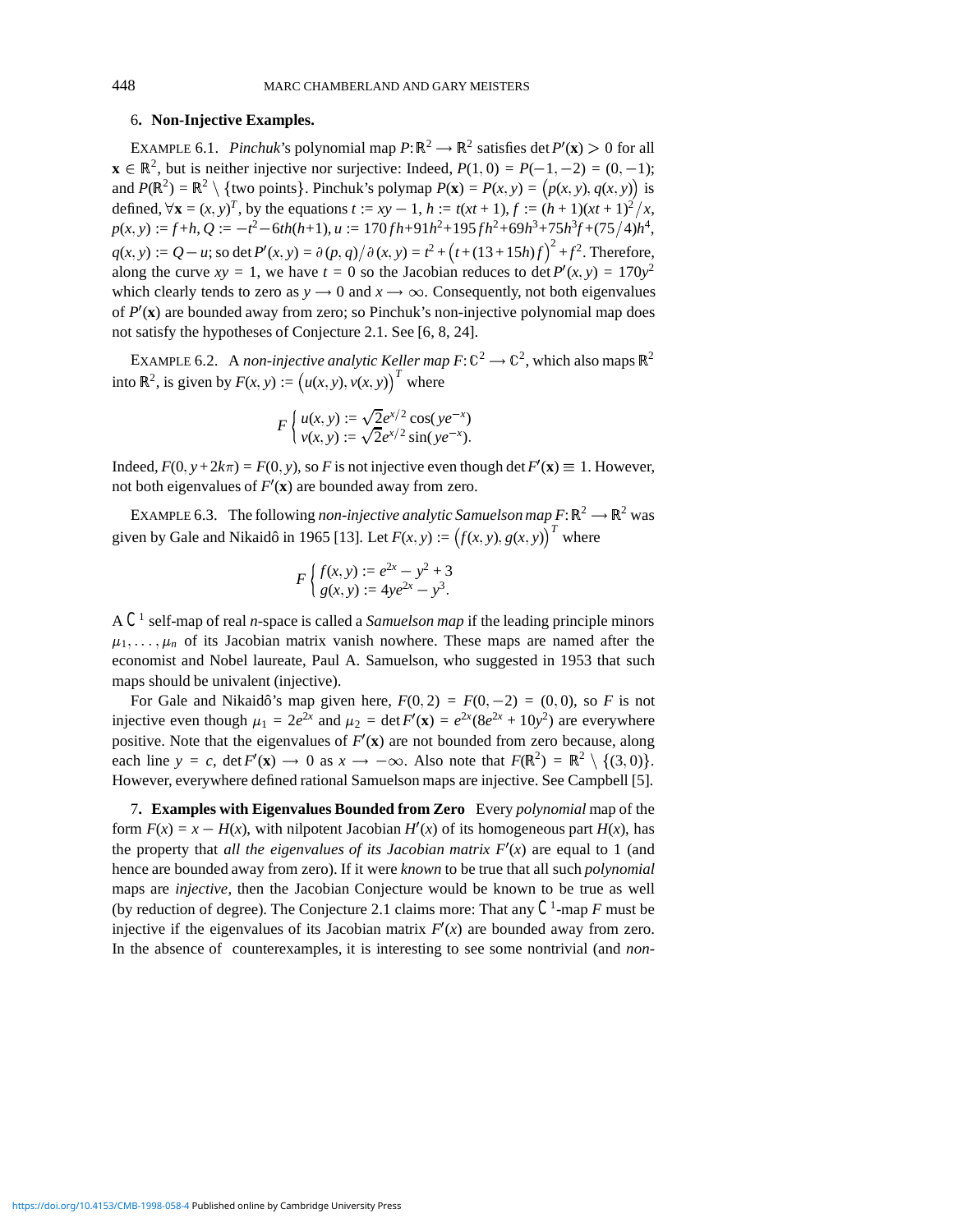*polynomial*) examples where it is true: Thus the statement of Conjecture 2.1 is at least true for *some* non-polynomial analytic maps.

EXAMPLE 7.1. An *injective analytic map* with *eigenvalues bounded from zero*. Let  $F: \mathbb{R}^2 \to \mathbb{R}^2$  be given by  $F(\mathbf{x}) = F(x, y) := (u(x, y), v(x, y))$ <sup>T</sup> where  $\mathbf{x} = (x, y)$ <sup>T</sup> and

$$
F\left\{\frac{u(x, y) := x - e^{\cos^2 y}}{v(x, y) := 2y + e^{\cos^2 y}}\right\}
$$
 and

Its eigenvalues are  $\{1, \lambda(y)\}\$  where  $\lambda(y)=2 - e^{\cos^2 y} \sin 2y \ge 0.1540508716 \dots$  This can be easily seen as follows:  $\lambda(y)$  is a continuous function of period  $\pi$ , so its maximum and minimum must occur at points where its derivative  $\lambda'(y)$  is zero. This happens when  $(\cos 2y)^2 + 2 \cos 2y - 1 = 0$ , or when  $\cos 2y = \sqrt{2} - 1$ , or  $y = \pm 0.5718588702...$ The minimum occurs at the positive value and the maximum occurs at the negative value: Thus  $\lambda_{min} = 0.1540508716...$  and  $\lambda_{max} = 3.8459491284...$  Since  $||F(\mathbf{x})|| \rightarrow \infty$ whenever  $\|\mathbf{x}\| \to \infty$ , and det  $F'(\mathbf{x})$  never vanishes, Hadamard's theorem for proper local diffeomorphisms tells us that this mapping F is a global diffeomorphism of  $\mathbb{R}^2$ .

EXAMPLE 7.2. Another injective analytic map with *eigenvalues bounded from zero*. Let  $F: \mathbb{R}^2 \to \mathbb{R}^2$  be given by  $F(\mathbf{x}) = F(x, y) := (u(x, y), v(x, y))$ <sup>T</sup> where  $\mathbf{x} = (x, y)$ <sup>T</sup> and

$$
F\begin{cases} u(x, y) := 2x + \cos x \cos y, \text{ and} \\ v(x, y) := 2y - \cos x \cos y. \end{cases}
$$

Its eigenvalues are  $\{2, \lambda(x, y)\}$  where  $\lambda(x, y) = 2 - \sin(x - y) \ge 1$ . Again  $||F(\mathbf{x})|| \to \infty$ whenever  $\|\mathbf{x}\| \to \infty$ , and det *F'*(**x**) never vanishes, so Hadamard's theorem for proper local diffeomorphisms tells us that this mapping  $F$  is a global diffeomorphism of  $\mathbb{R}^2$ .

EXAMPLE 7.3. *Non-injective rational maps with eigenvalues bounded from zero.* Let  $F: \mathbb{R}^2 \to \mathbb{R}^2$  be given, for any integer  $p > 2$ , by

$$
F\begin{cases} u(x, y) := x - \frac{p}{p+1}(\frac{x}{y})^{p+1}, \text{ and} \\ v(x, y) := y - (\frac{x}{y})^p. \end{cases}
$$

Its eigenvalues are  $\{1, 1\}$  and  $F(6, 3) = F(12, -3) = (4, 1)$  when  $p = 1$ .

EXAMPLE 7.4. *Open:* An integer  $n \geq 2$  and a *non-injective*  $C^1$ -map  $F: \mathbb{R}^n \to \mathbb{R}^n$  with *eigenvalues bounded from zero*. This would be a counterexample to the Conjecture 2.1. If no such counterexample exists, then the Jacobian Conjecture is true.

ACKNOWLEDGEMENTS. During the preparation of this paper the first author was partially supported by a two-year Post-Doctoral Fellowship from the Natural Sciences and Engineering Research Council of Canada, which is gratefully acknowledged. Since January 1997, his income was generously supplemented by a group of six Professors at McMaster University. The second author thanks his colleague Tom Shores for a discussion which led to the example  $F(x, y) = (ax - y^3, by)$  mentioned twice on page 4. Both authors thank L. A. Campbell, Arno van den Essen, Czesław Olech, and the referee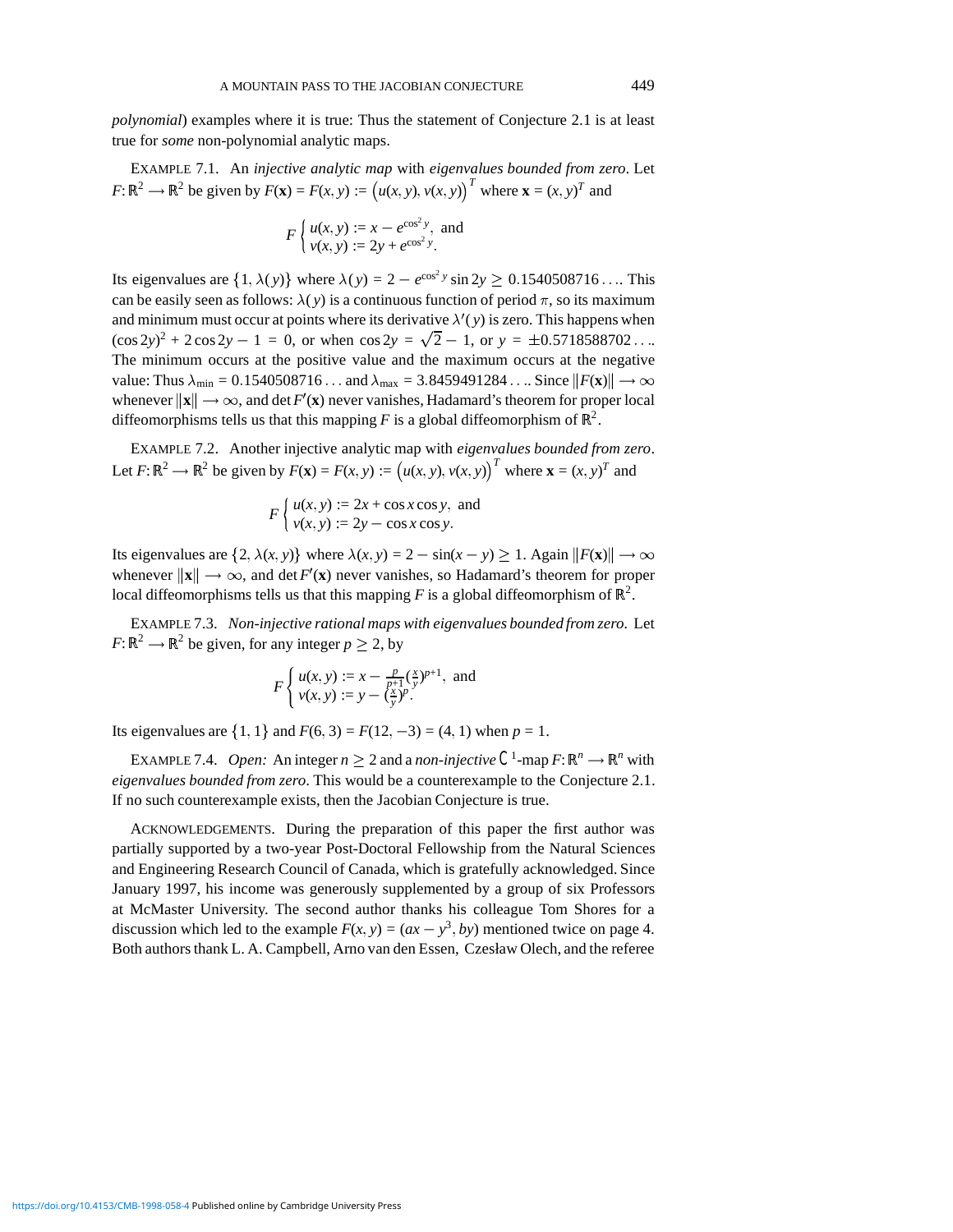### 450 MARC CHAMBERLAND AND GARY MEISTERS

for remarks which led to improvements in the exposition.

#### **REFERENCES**

- **1.** A. Ambrosetti and P. Rabinowitz, *Dual Variational Methods in Critical Point Theory and Applications*. J. Funct. Anal. **14**(1973), 349–381.
- **2.** H. Bass, E. H. Connell and D. Wright, *The Jacobian Conjecture: Reduction of Degree and Formal Expansion of the Inverse*. Bull. Amer. Math. Soc. **7**(1982), 287–330.
- **3.** A. Białynicki-Birula and M. Rosenlicht, *Injective morphisms of real algebraic varieties*. Proc. Amer. Math. Soc. **13**(1962), 200–203.
- **4.** H. Brezis and L. Nirenberg, *Remarks on Finding Critical Points*. Comm. Pure Appl. Math. **44**(1991), 939–963.
- **5.** L. A. Campbell, *Rational Samuelson maps are univalent*. J. Pure Appl. Algebra **92**(1994), 227–240.
- **6.** L. A. Campbell, *Partial Properness and Real Planar Maps*. Appl. Math. Lett. (5) **9**(1996), 99–105.
- **7.** A. Cima, A. van den Essen, A. Gasull, E. Hubbers and F. Mañosas, A polynomial counterexample *to the Markus-Yamabe Conjecture on* <sup>R</sup>3. Univ. of Nijmegen, The Netherlands, Mathematics Dept. **Report 9551** (Nov. 1995). The final blow to the Markus-Yamabe Conjecture in dimensions  $n > 2$ ; to appear in Adv. Math.
- **8.** A. van den Essen via B. A. Coomes, *Details of Pinchuk's degree (10,25) counterexample to the Strong Real Jacobian Conjecture*. Personal communication from Essen via Coomes, June 3, 1994.
- **9.** Bo Deng, *Analytic Conjugation, Global Attractor, and the Jacobian Conjecture*. TEX preprint, Spring 1995. Characterizes analytic maps which are globally analytically conjugate to their linear part at a fixed point. See also Rosay and Rudin [29].
- **10.** A. van den Essen, *Counterexample to a conjecture of Meisters*. Nijmegen **Report 9441** (Oct. 1994). The Conjugation Conjecture for  $F = X - H$  is false.
- **11.** A. van den Essen and E. Hubbers, *Chaotic Polyomorphisms: Counterexamples to Several Conjectures*. Nijmegen **Report 9549** (November 1995). Adv. in Appl. Math. (3) **18**(1997), 382–388.
- **12.** A. van den Essen (ed.), *Automorphisms of Affine Spaces*. Proceedings of a Conference on Polynomial Automorphisms, at the Princess Beach Resort Casino, Willemstad, Curaçao, The Netherlands Antilles, July 4–8, 1994. Kluwer Academic Publishers, 1995.
- **13.** D. Gale and H. Nikaido,ˆ *The Jacobian matrix and global univalence*. Math. Ann. **159**(1965), 81–93.
- **14.** W. B. Gordon, *On the Diffeomorphisms of Euclidean Space*. Amer. Math. Monthly **79**(1972), 755-759. (See also Addendum (6) **80**(1973), 674–675; and Application (1) **84**(1977), 28–29.)
- **15.** G. Gorni and G. Zampieri, *On cubic-linear polynomial mappings*. UDMI/43/96/RR (September 1996), 21 pages, Udine, Italy; Nederl. Akad. Wetensch. Indag. Math., to appear.
- **16.** O.-H. Keller, *Ganze Cremona Transformationen*. Monatsh Math. **47**(1939), 299–306, Items 6 and 7 in the table on page 301.
- **17.** G. H. Meisters, *Jacobian problems in differential equations and algebraic geometry*. Rocky Mountain J. Math. **12**(1982), 679–705.
- 18. \_\_\_\_\_, *Inverting polynomial maps of n-space by solving differential equations*. In: Delay and Differential Equations, Proceedings in Honor of George Seifert, Ames, Iowa, October 18–19, 1991 (Eds.: Fink/Miller/Kliemann). World Scientific, Singapore-River Edge, NJ-London-Hong Kong, 1992, 107– 166.
- **19.** , *Wanted: A Bad Matrix*. Amer. Math. Monthly **102**(1995), 546–550
- 20. *\_\_\_\_, PolyMapBib 1997, 30 pp.* World Wide Web, http://www.math.unl.edu/~gmeister/.
- 21. A Biography of the Markus-Yamabe Conjecture. In: Aspects of Mathematics: Algebra, Geometry and Several Complex Variables. Proc. of Conf. June 10–13, 1996, at HKU, to appear.
- **22.** Noble and Daniel, *Applied Linear Algebra*. 2nd edn, Prentice-Hall, 1977, 431, Theorem 11.7.
- **23.** R. S. Palais and S. Smale, *A generalized Morse Theory*. Bull. Amer. Math. Soc. **70**(1964), 165–171.
- **24.** S. I. Pinchuk, *Counterexample to the Strong Real Jacobian Conjecture*. Math. Zeit. **217**(1994), 1–4.
- **25.** R. Plastock, *Homeomorphisms between Banach spaces*. Trans. Amer. Math. Soc. **200**(1974), 169–183.
- **26.** P. Pucci and J. Serrin, *The Structure of the Critical Set in the Mountain Pass Theorem*. Trans. Amer. Math. Soc. **299**(1987), 115–132.
- **27.** P. J. Rabier, *On Global Diffeomorphisms of Euclidean Space*. Nonlinear Anal. **21**(1993), 925–947.
- **28.** P. H. Rabinowitz, *Minimax Methods in Critical Point Theory with Applications to Differential Equations*. CBMS Regional Conference Series in Mathematics **65**. Published for the Conference Board of the Mathematical Sciences, Washington, DC, by the American Mathematical Society, Providence, RI, 1986.